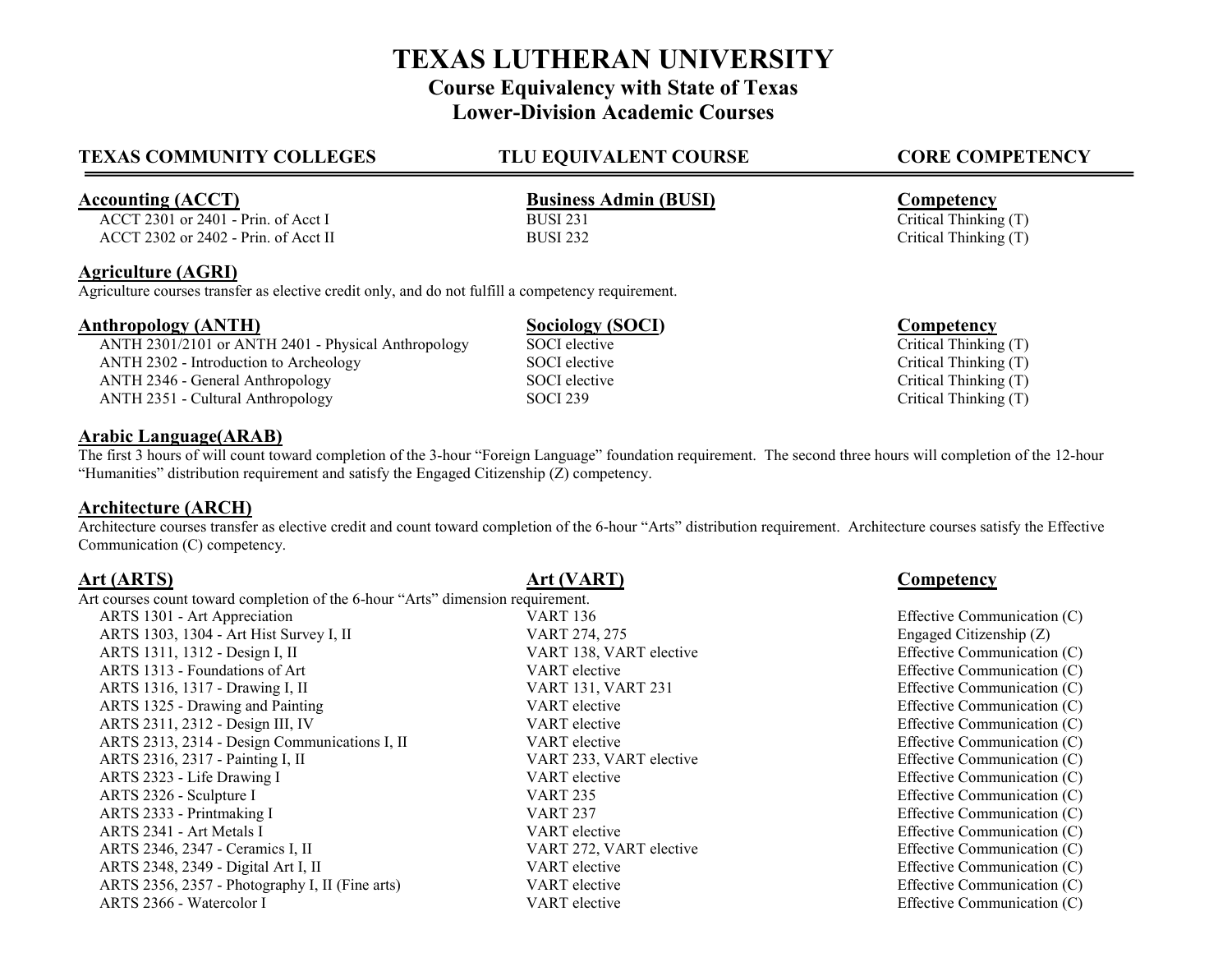# **Business Computer Information Systems (BCIS) Comp Science (CSCI)(ISYS) Competency Competency Competency C CSCI**) **C CSCI C CSCI C CSCI C CSCI C CSCI C CSCI C CSCI C CSCI C C**

BCIS 1305 or 1405 - Bus Computer Applications ISYS 133

**Biology (BIOL) Biology (BIOL) Competency**

Lab courses without the corresponding lecture will not transfer. For example, BIOL 1106 will not transfer without successful completion of BIOL1306. BIOL courses count toward completion of the 6-hour "Natural Science & Math" distribution requirement.

BIOL 1406 &1306/1106 - Gen Biology & Lab I BIOL 143 Critical Thinking (T) BIOL 1407 & 1307/1107 - Gen Biology & Lab II BIOL 144 Critical Thinking (T) BIOL 1408 & 1308/1108 - Gen Biology I (non-majors) BIOL 140 Critical Thinking (T) BIOL 1409 & 1309/1109 - Gen Biology II (non-majors) BIOL elective Critical Thinking (T)<br>BIOL elective Critical Thinking (T) BIOL elective Critical Thinking (T)  $BIOL 1411 \& 1311/1111$  - General Botany  $\&$  Lab BIOL elective BIOL 1413 & 1313/1113 - General Zoology & Lab BIOL elective Critical Thinking (T) BIOL 1322, 1323 - Nutrition & Diet Therapy I, II BIOL235, BIOL elective only 3 hrs Critical Thinking (T) BIOL 1414 - Intro to Biotechnology I BIOL elective BIOL elective Critical Thinking (T) BIOL 2401 & 2301/2101- Anatomy & Phys I BIOL 245 Critical Thinking (T) BIOL 2402 & 2302/2102 - Anatomy & Phys II & Lab BIOL 246 Critical Thinking (T) BIOL 2404 – Anatomy & Physiology (specialized + lab) BIOL elective Critical Thinking (T) BIOL 2406 & 2306/2106- Environmental Biology ENVS 140 Critical Thinking (T) BIOL 2416 & 2316/2116 - Genetics BIOL elective BIOL elective Critical Thinking (T) BIOL 2420 & 2320/2120 - Microbio & Lab (non-majors) BIOL elective Critical Thinking (T) BIOL 2421 & 2321/2121 - Microbio & Lab (science majors) BIOL 242 Critical Thinking (T)

# **Business Administration (BUSI)**<br>BUSI 1301 - Business Principles<br>Creative BUSI elective BUSI elective Creative Creative Thinking (C)

BUSI 1301 - Business Principles BUSI 1307 - Personal Finance **BUSI elective** BUSI elective Creative Thinking (C) BUSI 2301 - Business Law BUSI elective BUSI elective Creative Thinking (C) BUSI 2304 - Business Report Writing BUSI elective BUSI elective Creative Thinking (C) BUSI 2305 - Business Statistics STAT elective STAT elective Critical Thinking (T)

**Chemistry (CHEM) Chemistry (CHEM) Competency**

CHEM courses count toward completion of the 6-hour "Natural Science" distribution requirement. Lab courses without the corresponding lecture will not transfer. For example, CHEM 1105 will not transfer without successful completion of CHEM 1305.

CHEM 1405 & 1305/1105 - Intro Chem I & Lab (non-majors) CHEM 147 Critical Thinking (T) CHEM 1406 & 1306/1106 - Intro Chem I & Lab (allied health) CHEM 147 Critical Thinking (T) CHEM 1407 & 1307/1107 - Intro Chem II & Lab (non-majors) CHEM elective Critical Thinking (T) CHEM 1411 & 1311/1111 - General Chem I (science majors) CHEM 143 Critical Thinking (T) CHEM 1412 & 1312/1112 - General Chem II (science majors) CHEM 144 Critical Thinking (T) CHEM 2323, 2123 - Organic Chemistry I & Lab CHEM 248 Critical Thinking (T) CHEM 2423 - Organic Chemistry I CHEM 248 Critical Thinking (T) CHEM 2325, 2125 - Organic Chemistry II & Lab CHEM 249 Critical Thinking (T) CHEM 2425 - Organic Chemistry II CHEM 249 CHEM 249 Critical Thinking (T)

## **Chinese Language (CHIN) Chinese (CHIN) Competency**

The first 3 hours of will count toward completion of the 3-hour "Foreign Language" foundation requirement. The second three hours will completion of the 12-hour "Humanities" distribution requirement and satisfy the Engaged Citizenship (Z) competency.

CHIN 1411 - Beg Chinese I CHIN 131 Engaged Citizenship (Z) CHIN 1412 - Beg Chinese II CHIN 132 Engaged Citizenship (Z) CHIN 2311, 2312 - Intermediate Chinese I, II CHIN 231, 232 Engaged Citizenship (Z)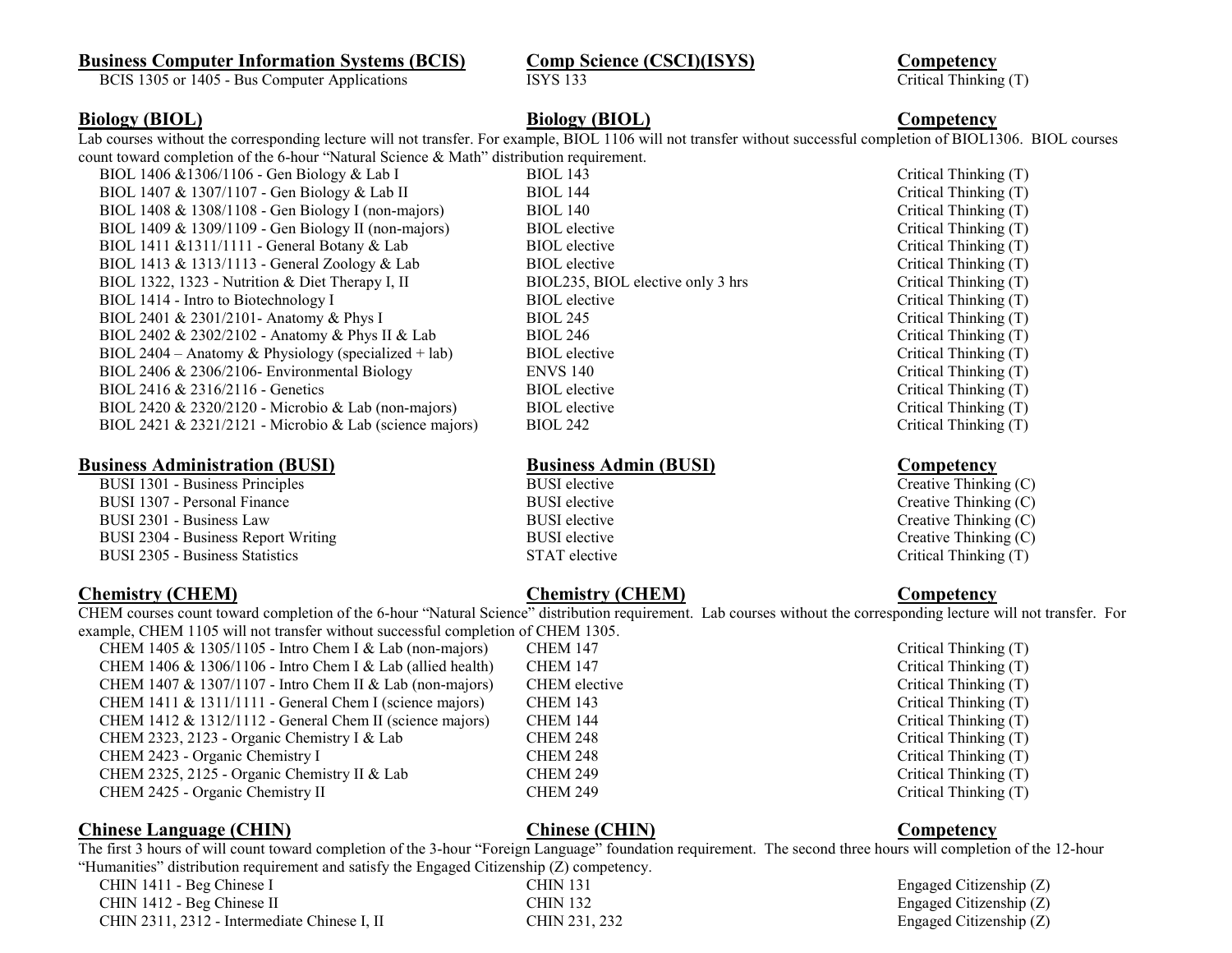COMM 1307 - Intro to Mass Communication COMM elective Critical Thinking (T) COMM 1316, 1317 - News Photography I, II VART elective Critical Thinking (T) COMM 1318, 1319 - Photo I, II (journalism emphasis) VART elective Critical Thinking (T) COMM 1335 - Intro to Electronic Media COMM elective Critical Thinking (T) COMM 1336, 1337 – Video Production I, II COMM elective COMM elective Critical Thinking (T) COMM 2300 - Media Literacy COMM elective Critical Thinking (T) COMM 2302 - Principles of Journalism COMM 235 Ethics (E) COMM 2303 - Audio/Radio Production COMM elective Critical Thinking (T) COMM 2305 - Editing & Layout COMM elective COMM elective Critical Thinking (T) COMM 2311, 2315 - News Reporting I, II COMM elective COMM elective Critical Thinking (T)<br>COMM 2327 - Intro to Advertising CRITICAL COMM elective COMM elective Critical Thinking (T) COMM 2327 - Intro to Advertising COMM elective COMM elective COMM 2328, 2329 - Advertising Art I, II COMM elective COMM elective Critical Thinking (T) COMM 2330 - Introduction to Public Relations COMM 236 Effective Communication (C) COMM 2331 - Radio/Television Announcing COMM elective Critical Thinking (T) COMM 2332 - Radio/Television News COMM elective COMM elective Critical Thinking (T) COMM 2339 - Writing for Radio, Television, Film COMM elective COMM elective Critical Thinking (T) COMM 2366 - Intro to Cinema COMM elective COMM elective COMM elective Critical Thinking (T)

COSC 1301 - Intro to Computing ISYS 133 Engaged Citizenship (Z) COSC 1315 - Intro to Computer Programming CSCI elective CSCI elective Critical Thinking (T) COSC 1320 or 1420 - C Programming CSCI 136 CSCI 136 Critical Thinking (T) COSC 1336 or 1436 - Programming Fund I CSCI elective CSCI elective Critical Thinking (T) COSC 1337 or 1437 - Programming Fund II CSCI elective CSCI elective Critical Thinking (T) COSC 2325 or 2425 - Computer Organization CSCI elective CSCI elective Critical Thinking (T) COSC 2336 or 2436 - Programming Fund III CSCI elective CSCI examples and Critical Thinking (T)

**Criminal Justice (CRIJ)**<br>
CRIJ 1301 - Introduction to Criminal Justice<br>
CRCJ 231<br>
CRCJ 231<br>
CRCJ 231  $CRIJ$  1301 - Introduction to Criminal Justice CRIJ 1306 - Court Systems & Practices CRCJ elective Critical Thinking (T) CRIJ 1307 - Crime in America CRCJ elective Critical Thinking (T) CRIJ 1310 - Fundamentals of Criminal Law CRCJ elective Critical Thinking (T) CRIJ 1313 - Juvenile Justice System CRCJ elective Critical Thinking (T) CRIJ 2301 - Community Resources in Corrections CRCJ elective Critical Thinking (T) CRIJ 2313 - Correctional Systems & Practices CRCJ elective Critical Thinking (T) CRIJ 2314 - Criminal Investigation CRCJ elective Critical Thinking (T) CRIJ 2323 - Legal Aspects of Law Enforcement CRCJ elective Critical Thinking (T) CRIJ 2328 - Police Systems & Practices CRCJ elective Critical Thinking (T)

# **Communications (COMM) Communications (COMM) Competency**

# **Computer Science (COSC) Computer Science (CSCI)(ISYS) Competency**

# **Czechoslovakian Language (CZEC)**

The first 3 hours of will count toward completion of the 3-hour "Foreign Language" foundation requirement. The second three hours will completion of the 12-hour "Humanities" distribution requirement and satisfy the Engaged Citizenship (Z) competency.

CZEC 1311, 1411 or 1511 - Beg Czech I CZEC 1312, 1412 or 1512 - Beg Czech II CZEC 2311, 2312 - Intermediate Czech I, II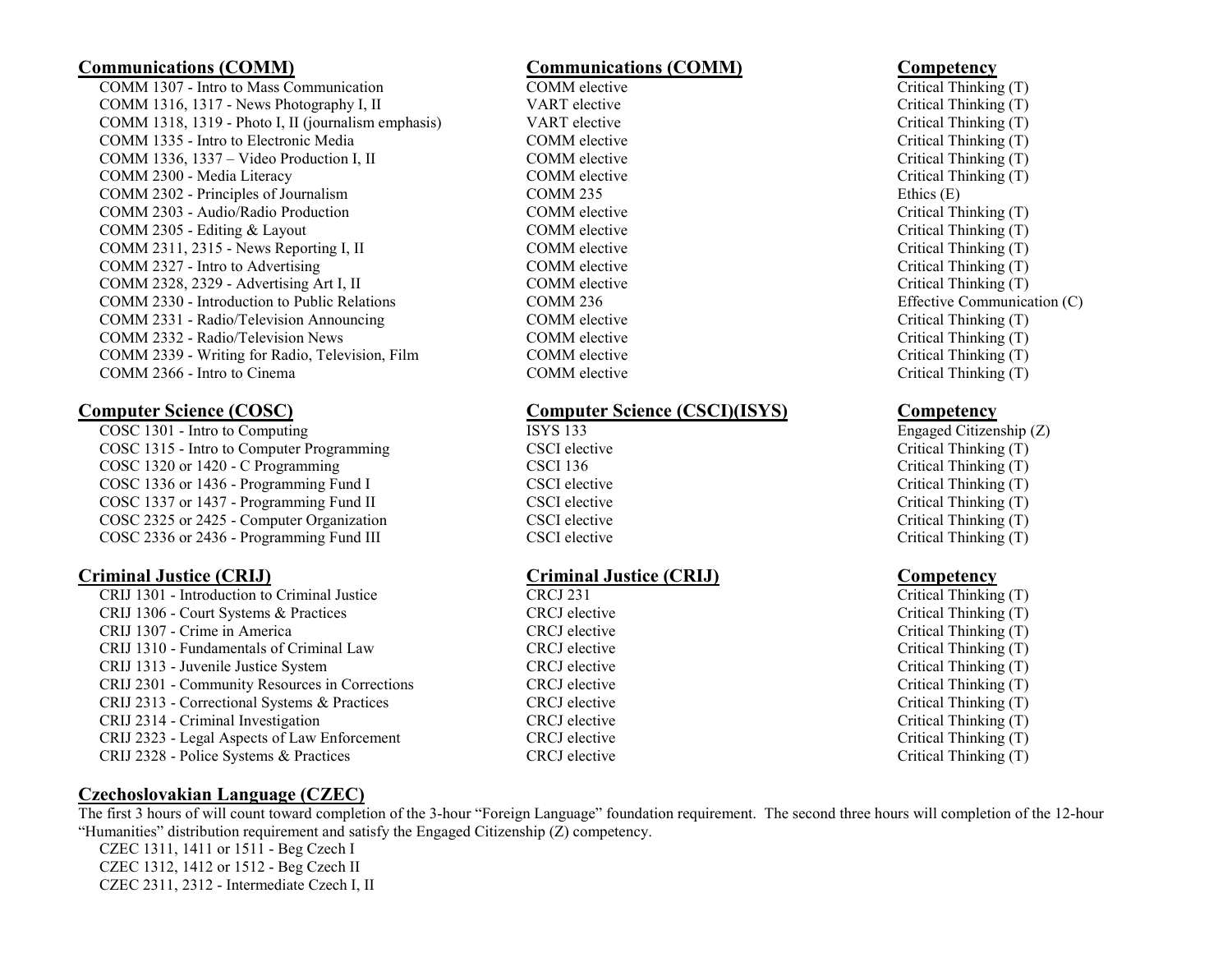# **Dance (DANC) Dance Competency Competency**

## The "Arts" distribution requirement at TLU requires 6 total hours of credit for completion DANC 1101, 1102, 1103 - Dance Comp I, II, III Arts Dimension credit none none DANC 1201 or 1301 - Dance Composition Arts Dimension credit none DANC 2301 - Problems in Dance **KINE** elective **KINE** elective **Effective Communication (C)** DANC 2303, 2304 - Dance Appreciation Arts Dimension credit Effective Communication (C) DANC 2325 - Anatomy & Kinesiology For Dance KINE elective KINE elective Effective Communication (C) Any activity dance class transfers in as Kinesiology electives KINE elective none none

Drama courses count toward completion of the 6-hour "Arts" distribution requirement DRAM 1120 - Theater Prac I **DRAM** elective **Effective Communication (C)** BRAM elective **Effective Communication** (C) DRAM 1121 - Theater Prac II **DRAM** elective **Effective Communication (C)** Effective Communication (C) DRAM 1341 - Makeup **DRAM elective Communication (C)** DRAM elective Effective Communication (C) DRAM 1342 - Intro to Costume DRAM elective Effective Communication (C) DRAM 1310 - Intro to the Theatre DRAM 132 Effective Communication (C) DRAM 1322 - Stage Movement COMEXAM elective Communication (C) DRAM 1330, 2331 - Stagecraft I, II DRAM 233, DRAM elective Effective Communication (C) DRAM 1351, 1352, 2351 - Acting I, II, III DRAM 238, DRAM electives Effective Communication (C) DRAM 2120 - Theater Prac III **DRAM elective Communication (C)** Effective Communication (C) DRAM 2121 - Theater Prac IV DRAM elective none DRAM 2336 - Voice for the Theater DRAM elective Effective Communication (C) DRAM 2361, 2362 - History of the Theater I, II DRAM elective Effective Effective Communication (C) DRAM 2366 - Intro to Cinema DRAM elective Effective Communication (C)

# **Economics (ECON) Economics (ECON) Competency**

Economics courses count toward completion of the 6-hour "Social Sciences" distribution requirement. No more than 3 hours of economics may be used to fulfill the Social Sciences requirement. ECON 1301 - Intro to Economics ECON elective ECON elective Critical Thinking (T)

ECON 2301, 2302 - Prin of Macro & Prin of Micro ECON elective, ECON elective Critical Thinking (T)

**Education (EDUC)**<br> **EDUC 1100, 1200, or 1300 - Learning Framework**<br> **EDUC elective or PSY elective**<br> **EDUC elective or PSY elective** EDUC 1100, 1200, or 1300 - Learning Framework EDUC 1301 - Intro to the Teaching Profession EDUC 130 EDUC 130 Engaged Citizenship (Z) EDUC 2301 - Intro to Special Populations EDUC elective Critical Thinking (T)

# **English (ENGL) English (ENGL)(COMP) Competency**

English literature courses (e.g. ENGL 2321) count toward completion of the 12-hour "Humanities" distribution requirement. No more than 6 hours of English literature may be used to fulfill the Humanities requirement.

| $ENGL$ 1301, 1302 - Composition I, II       | COMP 131, 132        | none                  |
|---------------------------------------------|----------------------|-----------------------|
| ENGL 2307 - Creative Writing I              | <b>ENGL</b> elective | Critical Thinking (T) |
| ENGL 2311 - Technical & Business Writing    | <b>ENGL</b> elective | Critical Thinking (T) |
| ENGL 2321 - British Literature              | <b>ENGL 233</b>      | Critical Thinking (T) |
| ENGL 2322, 2323 - British Literature I, II  | ENGL 273, 274        | Critical Thinking (T) |
| ENGL 2326 - American Literature             | <b>ENGL</b> elective | Critical Thinking (T) |
| ENGL 2327, 2328 - American Literature I, II | <b>ENGL</b> elective | Critical Thinking (T) |
| ENGL 2331 - World Literature                | <b>ENGL</b> elective | Critical Thinking (T) |
| ENGL 2332, 2333 - World Literature I, II    | <b>ENGL</b> elective | Critical Thinking (T) |
| ENGL 2341 - Forms of Literature             | <b>ENGL</b> elective | Critical Thinking (T) |
| ENGL 2351 - Mexican-American Literature     | <b>ENGL 235</b>      | Critical Thinking (T) |

# **Drama (DRAM) Drama (DRAM) Competency**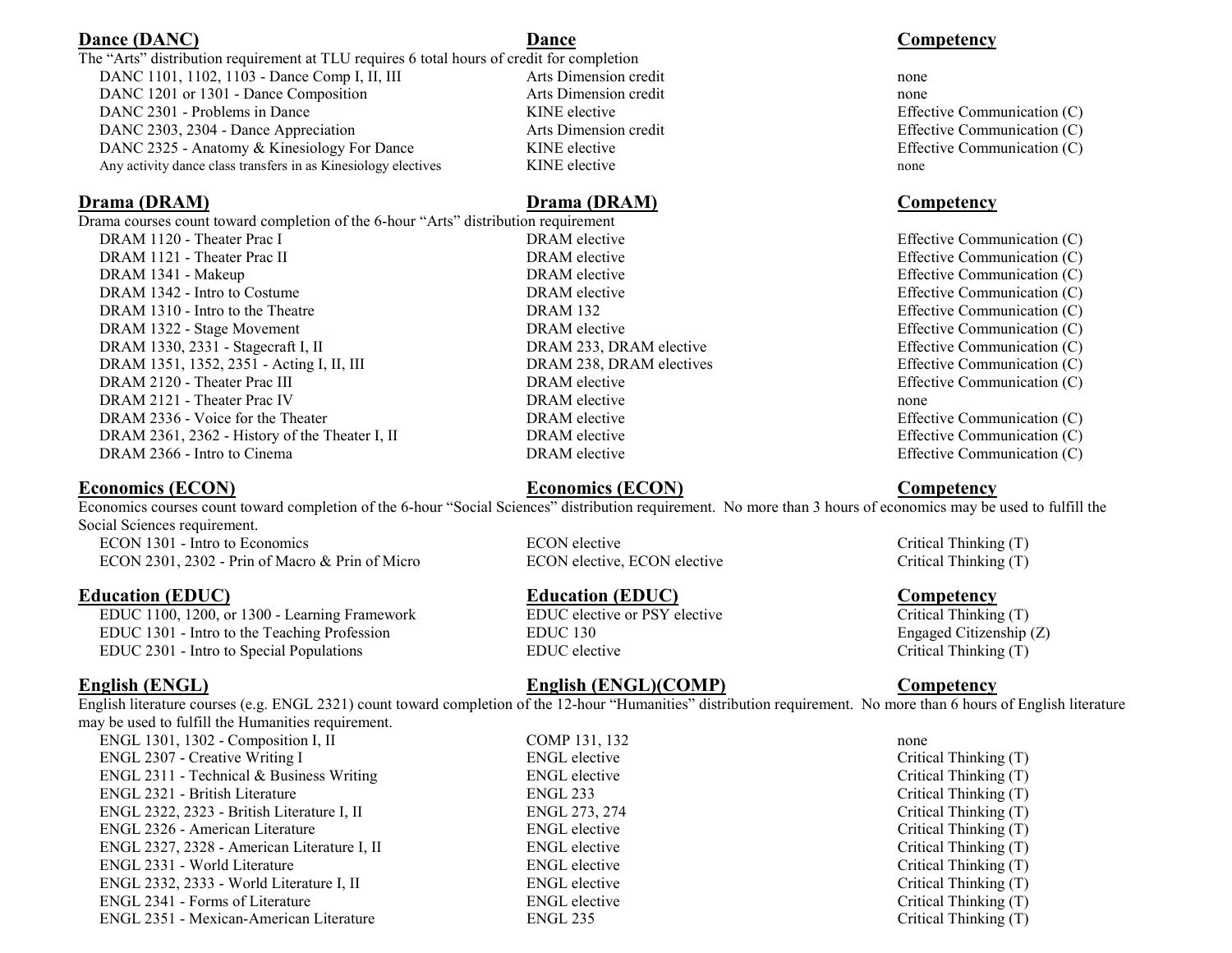| <b>Engineering (ENGR)</b>                                                                                                                                                                                                                                     | <b>Engineering (ENGR)</b>       | Competency                |
|---------------------------------------------------------------------------------------------------------------------------------------------------------------------------------------------------------------------------------------------------------------|---------------------------------|---------------------------|
| ENGR 1201 - Intro to Engineering                                                                                                                                                                                                                              | <b>ENGR 132</b>                 | Critical Thinking (T)     |
| ENGR 1204 or 1304 - Engineering Graphics I                                                                                                                                                                                                                    | ENGR elective only              | none                      |
| ENGR 1307 or 1407 - Plane Surveying                                                                                                                                                                                                                           | ENGR elective only              | none                      |
| ENGR 2301 or 2401 - Engr Mechanics I-Statics                                                                                                                                                                                                                  | <b>ENGR</b> elective only       | none                      |
| ENGR 2302 or 2402 - Engr Mechanics II-Dynamics                                                                                                                                                                                                                | ENGR elective only              | none                      |
| ENGR 2303 or 2403 - Engr Mechanics-Statics & Dynamics                                                                                                                                                                                                         | ENGR elective only              | none                      |
| ENGR 2304 - Programming for Engineers                                                                                                                                                                                                                         | CSCI elective                   | none                      |
| ENGR 2305 - Electrical Circuits I                                                                                                                                                                                                                             | <b>ENGR</b> elective only       | none                      |
| <b>ENGR 2332 - Mechanics of Materials</b>                                                                                                                                                                                                                     | <b>ENGR</b> elective only       | none                      |
| <b>Engineering Technology (ENGT)</b>                                                                                                                                                                                                                          | <b>Engineering (ENGR)</b>       | <b>Competency</b>         |
| ENGT 1401, 1402 - Circuits for Engineering Tech I, II                                                                                                                                                                                                         | elective credit only            | none                      |
| ENGT 1407 - Digital Fundamentals                                                                                                                                                                                                                              | elective credit only            | none                      |
| ENGT 1409 - AC/DC Circuits for Engineering Tech                                                                                                                                                                                                               | elective credit only            | none                      |
| ENGT 2304 - Materials and Methods for Engineering Tech                                                                                                                                                                                                        | elective credit only            | none                      |
| ENGT 2307 - Engineering Materials I for Engineering Tech                                                                                                                                                                                                      | elective credit only            | none                      |
| <b>ENGT 2310 - Intro to Manufacturing Processes</b>                                                                                                                                                                                                           | elective credit only            | none                      |
| <b>Environmental Science (ENVR)</b>                                                                                                                                                                                                                           | <b>Environmental Sci (ENVS)</b> | <b>Competency</b>         |
| Environmental Science courses count toward completion of the 6-hour "Natural Sciences" distribution requirement.                                                                                                                                              |                                 |                           |
| ENVR 1401 & 1301/1101 - Environmental Science I                                                                                                                                                                                                               | <b>ENVS 140</b>                 | Critical Thinking (T)     |
| ENVR 1402 & 1302/1102 - Environmental Science II                                                                                                                                                                                                              | <b>ENVS</b> elective            | Critical Thinking (T)     |
| <b>French (FREN)</b>                                                                                                                                                                                                                                          | <b>French (FREN)</b>            | Competency                |
| The first 3 hours of will count toward completion of the 3-hour "Foreign Language" foundation requirement. The second three hours will completion of the 12-hour<br>"Humanities" distribution requirement and satisfy the Engaged Citizenship (Z) competency. |                                 |                           |
| FREN 1411 - Beg French I                                                                                                                                                                                                                                      | <b>FREN 131</b>                 | none                      |
| FREN 1412 - Beg French II                                                                                                                                                                                                                                     | <b>FREN 132</b>                 | Engaged Citizenship (Z)   |
| FREN 2311, 2312 - Intermediate French I, II                                                                                                                                                                                                                   | FREN 231, 232                   | Engaged Citizenship $(Z)$ |
| <b>Geography (GEOG)</b>                                                                                                                                                                                                                                       | <b>Geography (GEOG)</b>         | Competency                |
| Geography courses count toward completion of the 6-hour "Social Science" distribution requirement. No more than 3 hours of geography may be used to fulfill the Social<br>Science requirement.                                                                |                                 |                           |

GEOG 1301 - Physical Geography GEOG 233 Engaged Citizenship (Z)<br>GEOG 1302 - Human Geography GEOG 234 Engaged Citizenship (Z) GEOG 1302 - Human Geography GEOG 234 Engaged Citizenship (Z)<br>GEOG 1303 - World Regional Geography GEOG elective Engaged Citizenship (Z) GEOG 1303 - World Regional Geography GEOG elective

# **Geology (GEOL)**

Geology course transfer as elective credit and count toward completion of the 6-hour "Natural Sciences" distribution requirement. They also fulfill the Critical Thinking (T) competency.

**German (GERM) German (GERM) Competency**

The first 3 hours of will count toward completion of the 3-hour "Foreign Language" foundation requirement. The second three hours will completion of the 12-hour "Humanities" distribution requirement and satisfy the Engaged Citizenship (Z) competency.

GERM 1411 - Beg German I GERM 131 Engaged Citizenship (Z)<br>GERM 1412 - Beg German II GERM 132 Engaged Citizenship (Z) GERM 1412 - Beg German II GERM 132 Engaged Citizenship (Z)<br>GERM 2311, 2312 - Intermediate German I, II GERM 231, 232 Engaged Citizenship (Z) GERM  $2311, 2312$  - Intermediate German I, II GERM  $231, 232$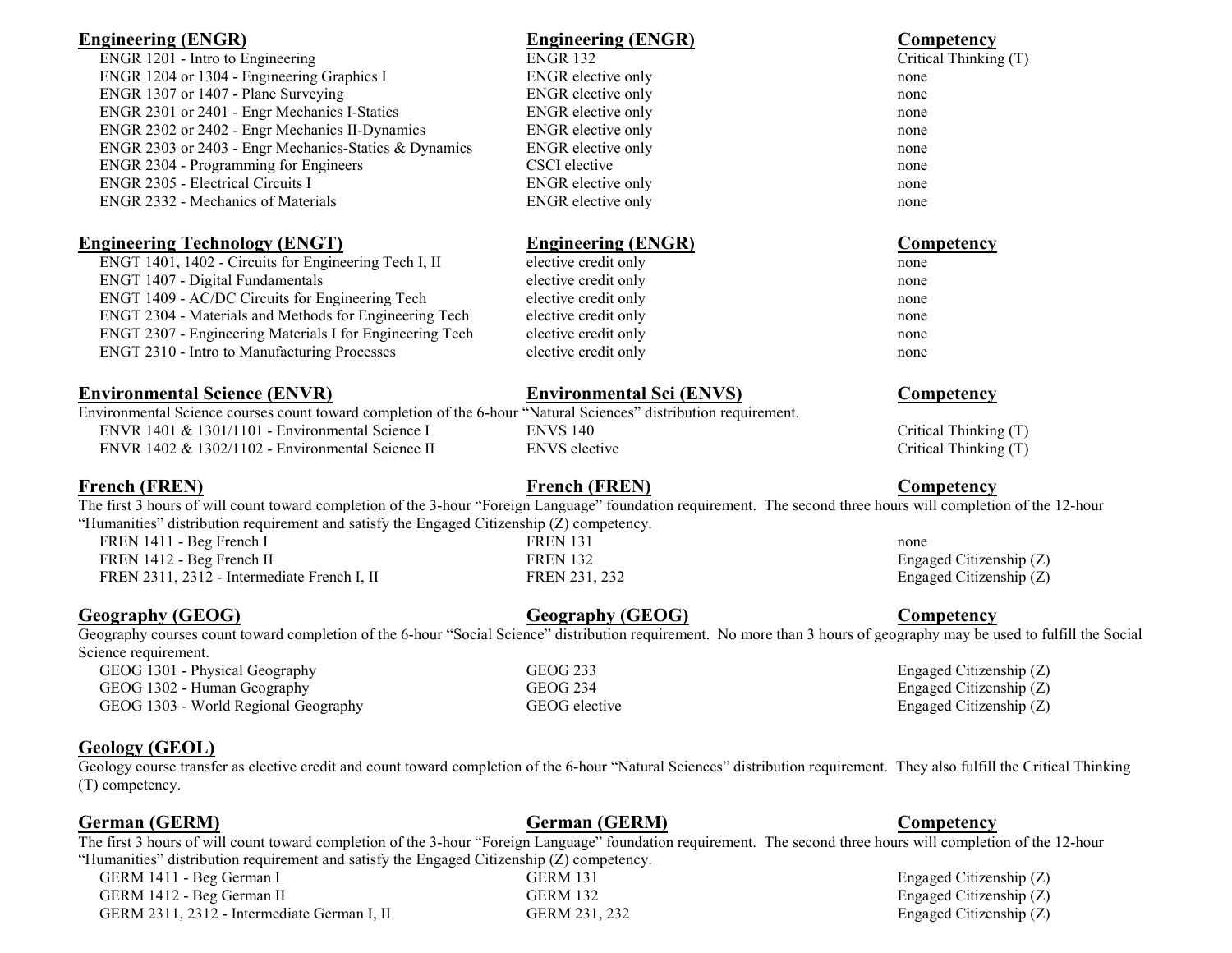# **Government (GOVT) Political Science (POLS) Competency**

Government courses count toward completion of the 6-hour "Social sciences" distribution requirement. No more than 3 hours of government may be used to fulfill the Humanities requirement.

GOVT 2107 - Federal & Texas Constitutions **POLS** elective **Critical Thinking (T)** Critical Thinking (T) GOVT 2304 - Intro to Political Science POLS elective POLS elective Critical Thinking (T) GOVT 2305 - Federal Govt: Federal Const & Topics POLS 231 Critical Thinking (T) GOVT 2306 - Texas Govt: Tex Const & Topics POLS elective POLS elective Critical Thinking (T) GOVT 2311 - Mexican-American Politics and Latinx POLS elective Critical Thinking (T)

# **Home Economics (HECO)**

No courses under HECO are transferable to TLU.

# **History (HIST) History (HIST) Competency**

History courses count toward completion of the 12-hour "Humanities" distribution requirement. No more than 6 hours of history may be used to fulfill the Humanities requirement.

HIST 1301, 1302 - History of the United States I, II HIST 131/132 Engaged Citizenship (Z) HIST 2301 - Texas History I HIST 270 HIST 270 Engaged Citizenship (Z) HIST 2311, 2312 - Western Civilization I, II HIST elective Engaged Citizenship (Z) HIST 2321, 2322 - World Civilization I, II HIST 233/234 Engaged Citizenship (Z) HIST 2327, 2328 - Mexican-American History I, II HIST or MAST elective Engaged Citizenship (Z) HIST 2381 - African-American History HIST elective HIST elective Engaged Citizenship (Z)

# **Horticulture (HORT)**

No courses under HORT are transferable to TLU.

# **Humanities (HUMA) Humanities (HUMD) Competency**

The first 3 hours of will count toward completion of the 3-hour "Foreign Language" foundation requirement. The second three hours will completion of the 12-hour "Humanities" distribution requirement and satisfy the Engaged Citizenship (Z) competency.

| HUMA 1301, 1302 - Intro to the Humanities I, II     | The Humanities Dimension credit | Critical Thinking (T) |
|-----------------------------------------------------|---------------------------------|-----------------------|
| HUMA 1305 - Intro to Mexican American Studies       | The Humanities Dimension credit | Critical Thinking (T) |
| HUMA 1311 - Mexican-American Fine Arts Appreciation | The Humanities Dimension credit | Critical Thinking (T) |
| HUMA 1315 - Fine Arts Appreciation                  | The Humanities Dimension credit | Critical Thinking (T) |
| HUMA 2319 - American Minority Studies               | The Humanities Dimension credit | Critical Thinking (T) |
| HUMA 2323 - World Cultures                          | The Humanities Dimension credit | Critical Thinking (T) |
|                                                     |                                 |                       |

# **Italian (ITAL) Italian (ITAL) Competency**

The first 3 hours of will count toward completion of the 3-hour "Foreign Language" foundation requirement. The second three hours will completion of the 12-hour "Humanities" distribution requirement and satisfy the Engaged Citizenship (Z) competency.

| ITAL 1411 - Beginning Italian I              |  |
|----------------------------------------------|--|
| ITAL 1412 - Beg Italian II                   |  |
| ITAL 2311, 2312 - Intermediate Italian I, II |  |

**Japanese (JAPN) Japanese (JAPN) Competency**

The first 3 hours of will count toward completion of the 3-hour "Foreign Language" foundation requirement. The second three hours will completion of the 12-hour "Humanities" distribution requirement and satisfy the Engaged Citizenship (Z) competency.

| JAPN 1411 - Beg Japanese I                    |  |
|-----------------------------------------------|--|
| JAPN 1412 - Beg Japanese II                   |  |
| JAPN 2311, 2312 - Intermediate Japanese I, II |  |

## JAPN 131 Engaged Citizenship (Z) JAPN 132 Engaged Citizenship (Z) JAPN 231, 232  $\qquad \qquad$  Engaged Citizenship (Z)

ITAL 131  $\Box$  Begaged Citizenship (Z) ITAL 132  $\qquad \qquad$  Engaged Citizenship (Z) ITAL 231  $\qquad \qquad$  Engaged Citizenship (Z)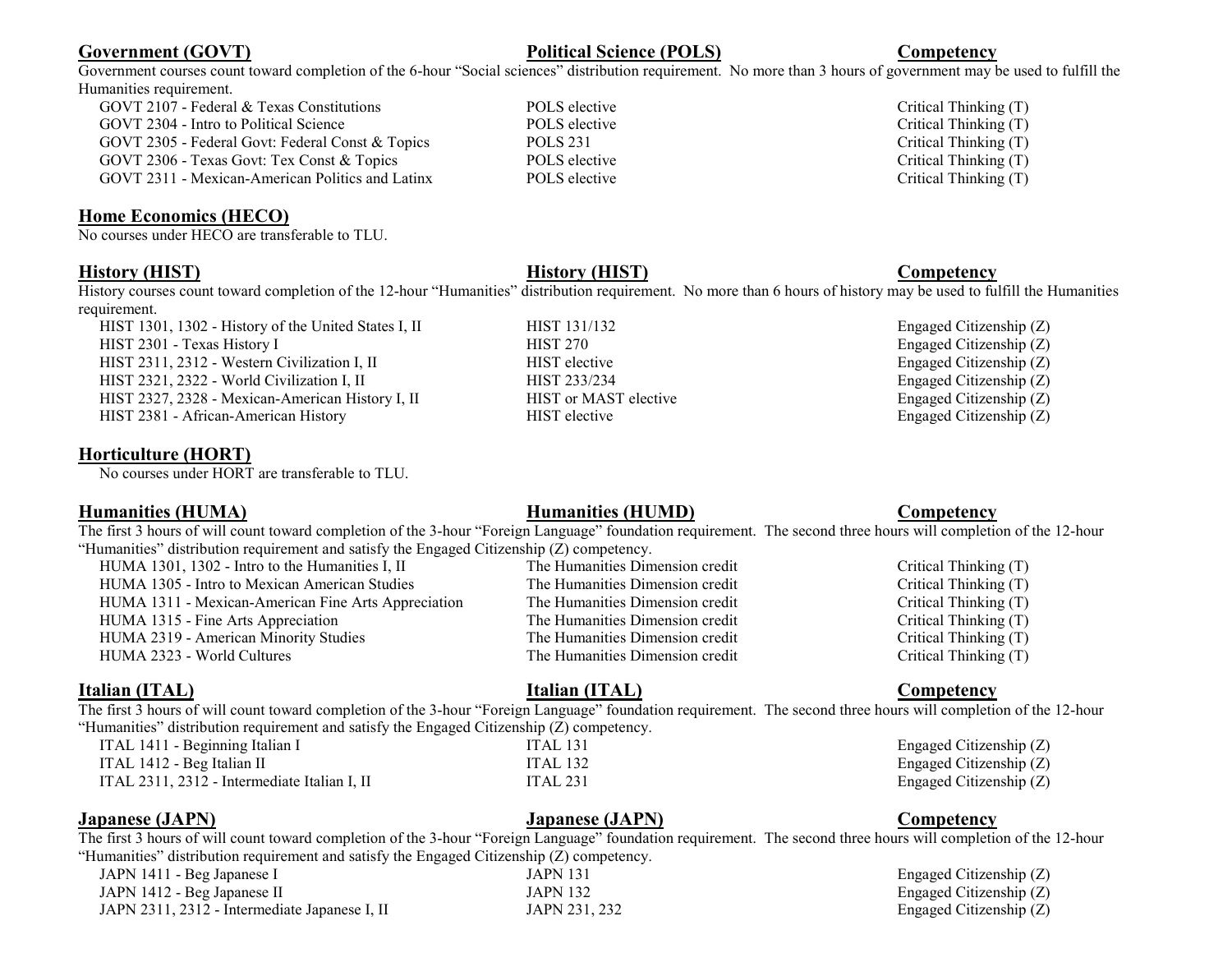# **Korean (KORE)**

The first 3 hours of will count toward completion of the 3-hour "Foreign Language" foundation requirement. The second three hours will completion of the 12-hour "Humanities" distribution requirement and satisfy the Engaged Citizenship (Z) competency.

**Latin (LATI) Latin (LATI) Competency**

The first 3 hours of will count toward completion of the 3-hour "Foreign Language" foundation requirement. The second three hours will completion of the 12-hour "Humanities" distribution requirement and satisfy the Engaged Citizenship (Z) competency.

LATI 1411 - Elem Latin I LATI 131 Engaged Citizenship (Z) LATI 1412 - Elem Latin II LATI 132 Engaged Citizenship (Z) LATI 2311, 2312 - Inter Latin I, II LATI 231, 232 Engaged Citizenship (Z)

# **Mathematics (MATH) Mathematics (MATH) Competency**

The first three hours of mathematics will complete the Basic Quantitative Literacy foundation requirement. The second three hours of mathematics will count towards completion of the Natural Sciences & Math distribution requirement and fulfill the Critical Thinking (T) competency. Developmental math will not transfer.

| MATH 1314 or 1414 - College Algebra                                                          | <b>MATH 133</b>      | Critical Thinking (T) |
|----------------------------------------------------------------------------------------------|----------------------|-----------------------|
| MATH 1316 - Plane Trigonometry                                                               | <b>MATH</b> elective | Critical Thinking (T) |
| MATH 1324 - Math for Bus & Soc Sci I (Finite Math)                                           | <b>MATH 133</b>      | Critical Thinking (T) |
| MATH 1325 - Calculus for Business $\&$ Soc Sci                                               | <b>MATH 136</b>      | Critical Thinking (T) |
| MATH 1332 - Contemporary Math                                                                | <b>MATH 130</b>      | Critical Thinking (T) |
| MATH 1342 or 1442 - Elem Statistical Methods                                                 | STAT elective        | Critical Thinking (T) |
| <b>MATH 2305 - Discrete Mathematics</b>                                                      | <b>MATH 233</b>      | Critical Thinking (T) |
| MATH 2312 or 2412 - Precalculus Math                                                         | <b>MATH 148</b>      | Critical Thinking (T) |
| MATH 2313 or $2413$ - Calculus I                                                             | <b>MATH 241</b>      | Critical Thinking (T) |
| MATH 2314 or 2414 - Calculus II                                                              | <b>MATH 242</b>      | Critical Thinking (T) |
| MATH 2315 or 2415 - Calculus III                                                             | <b>MATH</b> elective | Critical Thinking (T) |
| MATH 2318 or 2418 - Linear Algebra                                                           | <b>MATH</b> elective | Critical Thinking (T) |
| MATH 2320 or 2420 - Differential Equations                                                   | MATH elective        | Critical Thinking (T) |
| MATH 2321 or 2421 - Differential Eq & Linear Algebra                                         | MATH elective        | Critical Thinking (T) |
| <b>Music (MUSI)</b>                                                                          | <b>Music (MUSI)</b>  | Competency            |
| 3-hour music courses count toward fulfillment of the 6-hour "Arts" distribution requirement. |                      |                       |
| MUSI 1114, 1115 - Piano Major I, II                                                          | MUSI elective        | none                  |
| MUSI 1116 or 1216 - Elem Sight Singing $\&$                                                  |                      |                       |
| Ear Training I                                                                               | <b>MUSI 111</b>      | none                  |

| Ear Training I                                           | MUSI 111                | none                        |
|----------------------------------------------------------|-------------------------|-----------------------------|
| MUSI 1117 or 1217 - Elem Sight Singing $&$               |                         |                             |
| Ear Training II                                          | <b>MUSI 112</b>         | none                        |
| MUSI 1157 - Opera Workshop                               | MUSI elective           | none                        |
| MUSI 1160 - Italian Diction                              | MUSI elective           | none                        |
| MUSI 1161 - IPA for Singers                              | MUSI elective           | none                        |
| MUSI 1181, 1182, 2181, 2182 – Piano Class I, II, III, IV | AMUS 111c               | none                        |
| MUSI 1183 - Voice Class                                  | AMUS 113c               | none                        |
| MUSI 1188 - Percussion Class                             | AMUS 116c               | none                        |
| MUSI 1192 - Guitar Class                                 | AMUS 118c               | Effective Communication (C) |
| MUSI 1211, 1311 - Music Theory I                         | MUSI elective, MUSI 131 | Effective Communication (C) |
| MUSI 1212, 1312 - Music Theory II                        | MUSI elective, MUSI 132 | Effective Communication (C) |
| MUSI 1301 - Fundamentals of Music                        | <b>MUSI</b> elective    | Effective Communication (C) |
| MUSI 1303 - Fundamentals of Music                        | <b>MUSI 133</b>         | Effective Communication (C) |
| MUSI 1304 - Foundations of Music                         | <b>MUSI</b> elective    | Effective Communication (C) |
| MUSI 1306 - Music Appreciation                           | <b>MUSI 130</b>         | Effective Communication (C) |
| MUSI 1307 - Music Literature (one semester)              | MUSI elective           | Effective Communication (C) |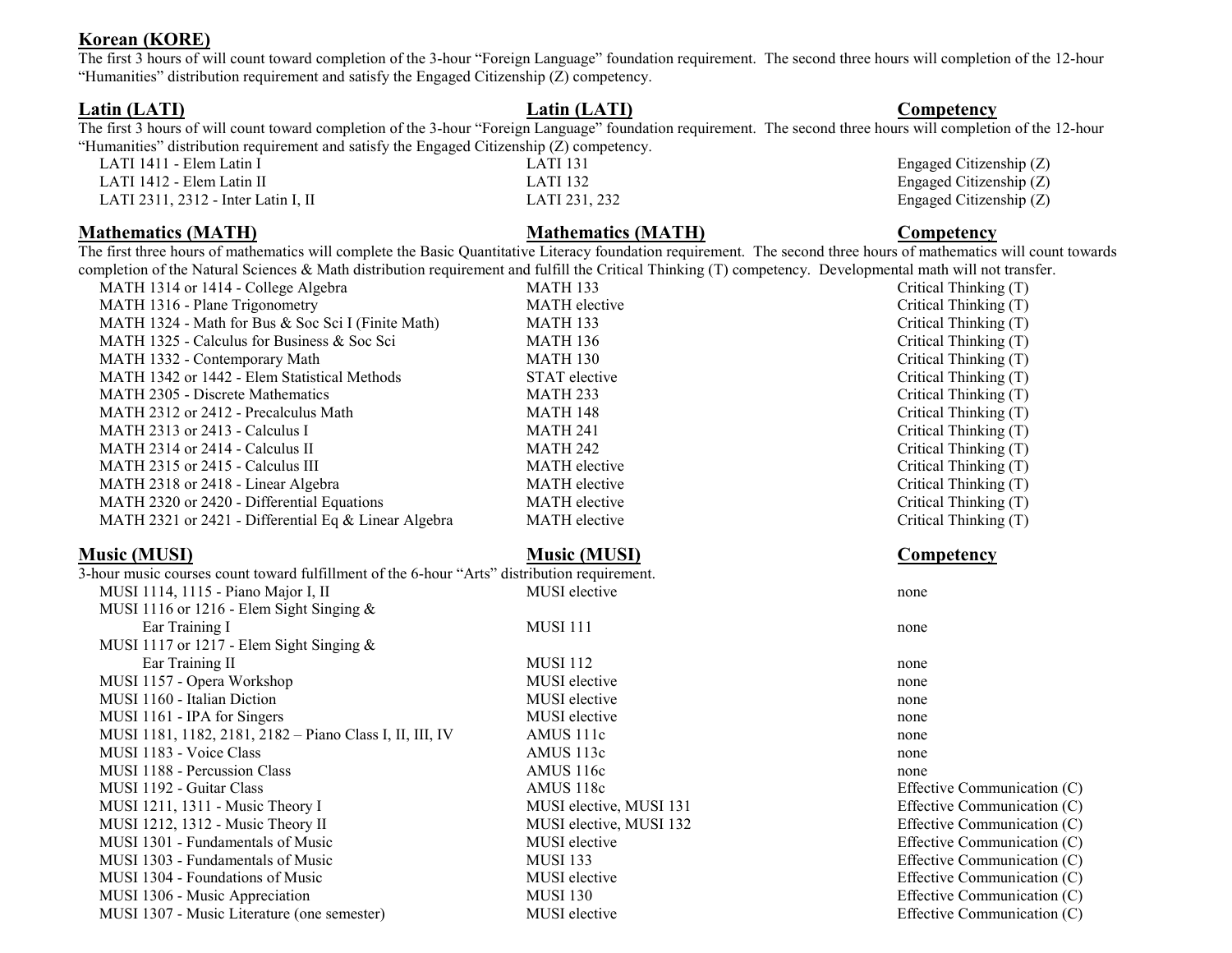## **Music (MUSI) continued… Music (MUSI) Competency**

MUSI 1308 - Music Literature I MUSI elective MUSI elective Communication (C) MUSI 1309 - Music Literature II and MUSI 235 and MUSI 235 Effective Communication (C) MUSI 1310 - American Music **MUSI elective Communication (C)** and MUSI elective Communication (C) MUSI 2116 or 2216 - Sight Singing & Ear Training III MUSI 211 MUSI 2117 or 2217 - Sight Singing & Ear Training IV MUSI 212 none MUSI 2160 - German Diction **NUSI elective** none none none MUSI 2161 - French diction MUSI elective none MUSI 2211 or 2311 - Music Theory III MUSI elective, MUSI 231 Effective Communication (C) MUSI 2212 or 2312 - Music Theory IV MUSI elective, MUSI 232 Effective Communication (C)

## **Applied Music (MUAP) Applied Music Competency**

All other Applied Music transfers to TLU as AMU credit and varies by instrument. The TLU music department will determine competency for purposes of meeting degree requirements. Examples below:

MUAP 1201 - Voice AMUV 121p MUAP 1202 - Voice AMUV 122p AMUP 2281 - Voice AMUV 221p

## **Music Ensemble (MUEN) Music (MUSI) Music (MUSI) Competency**

| All Ensembles transfer to TLU as MUSI ensemble credit. Examples below: |            |
|------------------------------------------------------------------------|------------|
| MUEN 1122 - Jazz Ensemble                                              | MUS        |
| MUEN 1141 - Concert Choir                                              | <b>MUS</b> |

# **Nursing (RNSG)**

Nursing courses will be evaluated on a course-by-course basis.

# **Physical Education (either PHED or KINE) Kinesiology (KINS) Competency**

All PHED (or KINE) activity courses transfer to TLU as KINE activity courses. \*PHED 1151, 1251 - Scuba diving I, II KINS 110, KINS elective none \*PHED 1153 or 1253 - Lifeguard Training KINS elective none \*PHED 1206 or 1166 - 1306 - First Aid KINS 122 none \*PHED 1301 or 1238 or 1164 - Intro to Phy Fitness & Sport KINS 135 Ethics (E) \*PHED 1304, 1305 - Personal/Community Health I, II KINS 131, KINS elective none \*PHED 1308, 1309 - Sports Officiating T \*PHED 1321, 1322 - Coaching/Sports/ Athletics KINS elective Critical Thinking (T) \*PHED 1331 - Ph Ed in Elementary Ed Major KINS elective Critical Thinking (T) \*PHED 1332 - Game Skills none none none is kindled at KINS elective none none none \*PHED 1333 - Rhythm Skills **KINS** elective Critical Thinking (T) \*PHED 1336, 1337 - Intro to Recreation I, II KINS elective Critical Thinking (T) \*PHED 1338 - Concepts of Physical Fitness KINS 131 KINS 131 \*PHED 1346 or 1165 - Drug Use and Abuse KINS elective KINS elective none \*PHED 2155 or 2255 - Water Safety Network Contract Research KINS elective none \*PHED 2156 - Taping & Bandaging National Communication Communication Communication Communication Communication Communication Communication Communication Communication Communication Communication Communication Communication \*PHED 2356 - Care and Prevention of Athletic Injuries KINS elective Critical Thinking (T) \*Course prefix may also be KINE

 $\text{H}_2$  -  $\text{H}_2$   $\text{H}_2$   $\text{H}_2$   $\text{H}_2$   $\text{H}_2$   $\text{H}_2$   $\text{H}_2$   $\text{H}_2$   $\text{H}_2$   $\text{H}_2$   $\text{H}_2$   $\text{H}_2$   $\text{H}_2$   $\text{H}_2$   $\text{H}_2$   $\text{H}_2$   $\text{H}_2$   $\text{H}_2$   $\text{H}_2$   $\text{H}_2$   $\text{H}_2$   $\text{H}_2$   $\text{H}_2$   $\text$  $\text{H}_1$   $\text{H}_2$   $\text{H}_3$   $\text{H}_4$   $\text{H}_5$   $\text{H}_5$   $\text{H}_6$   $\text{H}_7$   $\text{H}_7$   $\text{H}_8$   $\text{H}_7$   $\text{H}_8$   $\text{H}_7$   $\text{H}_8$   $\text{H}_7$   $\text{H}_7$   $\text{H}_8$   $\text{H}_7$   $\text{H}_8$   $\text{H}_7$   $\text{H}_7$   $\text{H}_8$   $\text{H}_7$   $\text{H}_8$   $\text{H$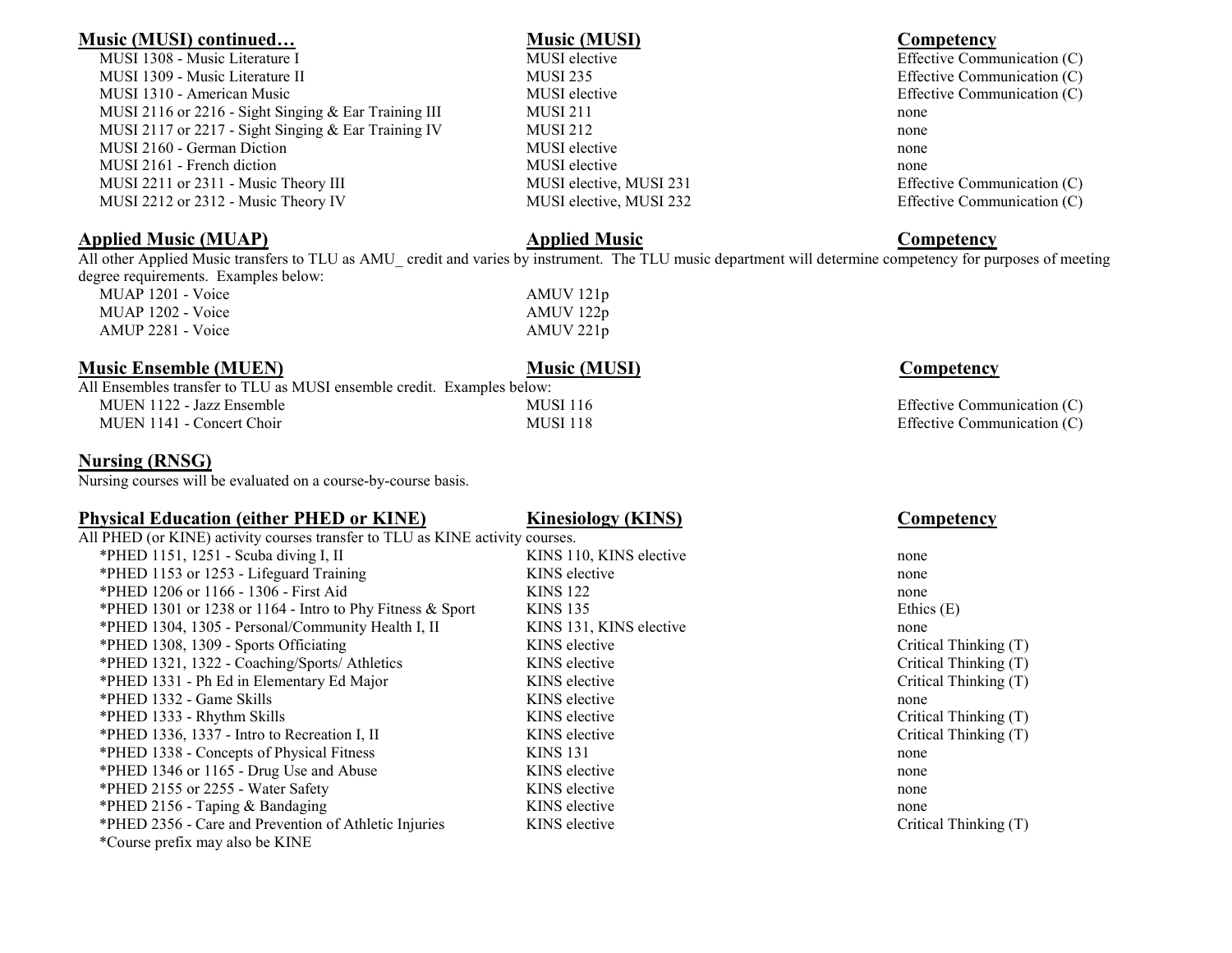# **Philosophy (PHIL) Philosophy (PHIL) Competency**

The first 3 hours of will count toward completion of the 3-hour "Foreign Language" foundation requirement. The second three hours will completion of the 12-hour<br>"Humanities" distribution requirement and satisfy the Engaged aguinement and geticks the Eng

| Humanities" distribution requirement and satisfy the Engaged Citizenship ( $Z$ ) competency. |                 |              |
|----------------------------------------------------------------------------------------------|-----------------|--------------|
| PHIL 1301 - Intro to Philosophy                                                              | <b>PHIL 233</b> | Ethics $(E)$ |
| PHIL 1304 - Intro to World Religions                                                         | THEO elective   | Critical T   |
| PHIL 1316, 1317 - History of Religions I, II                                                 | THEO elective   | Critical T   |
| PHIL 2303 - Formal Logic                                                                     | <b>PHIL 232</b> | Critical T   |
| PHIL 2306 - Intro to Ethics                                                                  | <b>PHIL 132</b> | Ethics $(E)$ |
| PHIL 2307 - Intro to Social and Political Philosophy                                         | PHIL elective   | Critical T   |
| PHIL 2316, 2317 - History of Classic & Modern Phil I, II                                     | PHIL elective   | Critical T   |
| PHIL 2318 - Contemporary Philosophy                                                          | PHIL elective   | Critical T   |
| PHIL 2321 - Philosophy of Religion                                                           | PHIL elective   | Critical T   |
|                                                                                              |                 |              |

# Critical Thinking (T) Critical Thinking (T) Critical Thinking (T)<br>Ethics (E) Critical Thinking (T) Critical Thinking (T) Critical Thinking (T) Critical Thinking (T)

## **Physics (PHYS) Physics (PHYS) Competency**

Physics courses count toward completion of the 6-hour "Natural Science" distribution requirement. Lab courses without the corresponding lecture will not transfer. For example, PHYS 1101 will not transfer without successful completion of PHYS 1301.

| $\ldots$ . The movement of the contract contract of the complex of the state of $\ldots$ |                        |                       |
|------------------------------------------------------------------------------------------|------------------------|-----------------------|
| PHYS 1401 & 1301/1101 - College Physics I & Lab (algebra)                                | <b>PHYS 141</b>        | Critical Thinking (T) |
| PHYS 1402 & 1302/1102 - College Physics II & Lab (algebra)                               | <b>PHYS 142</b>        | Critical Thinking (T) |
| PHYS 1403 & 1303/1103 - Stars & Galaxies & Lab                                           | <b>PHYS 144</b>        | Critical Thinking (T) |
| PHYS 1404 & 1304/1104 - Solar System & Lab                                               | Natural Science credit | Critical Thinking (T) |
| PHYS 1405 & 1305/1105 - Elem Physics I & Lab (non-science)                               | Natural Science credit | Critical Thinking (T) |
| PHYS 1407 & 1307/1107 - Elem Physics II & Lab (non-science)                              | Natural Science credit | Critical Thinking (T) |
| PHYS 1410 & 1310/1110 - Elementary Physics (non-science)                                 | Natural science credit | Critical Thinking (T) |
| PHYS 1415 & 1315/1115 - Physical Science I & Lab                                         | Natural Science credit | Critical Thinking (T) |
| PHYS 1417 & 1317/1117 - Physical Science II & Lab                                        | Natural Science credit | Critical Thinking (T) |
| PHYS 2425 & 2325/2125 - University Phys I & Lab (calculus)                               | <b>PHYS 240</b>        | Critical Thinking (T) |
| PHYS 2426 & 2326/2126 - University Phys II & Lab (calculus)                              | <b>PHYS 241</b>        | Critical Thinking (T) |
|                                                                                          |                        |                       |

# **Psychology (PSYC) Psychology (PSYC) Competency**

Psychology courses count toward completion of the 6-hour "Social Sciences" distribution requirement. No more than 3 hours of psychology may be used to fulfill the Social Sciences requirement.

| PSYC 1100, 1200, 1300 - Learning Framework    | PSYC elective or EDUC elective | Critical Thinking (T) |
|-----------------------------------------------|--------------------------------|-----------------------|
| PSYC 1301 - Human Relations                   | <b>PSYC</b> elective           | Critical Thinking (T) |
| PSYC 2301 - General Psychology                | <b>PSYC</b> 131                | Critical Thinking (T) |
| PSYC 2302 - Applied Psychology                | PSYC elective                  | Critical Thinking (T) |
| PSYC 2303 - Business Psychology               | <b>PSYC</b> elective           | Critical Thinking (T) |
| PSYC 2306 - Human Sexuality                   | <b>PSYC</b> elective           | Critical Thinking (T) |
| PSYC 2307- Adolescent Psychology              | <b>PSYC</b> elective           | Critical Thinking (T) |
| PSYC 2308 - Child Psychology                  | <b>PSYC</b> elective           | Critical Thinking (T) |
| PSYC 2309 - Child Guidance & Self             | <b>PSYC</b> elective           | Critical Thinking (T) |
| PSYC 2310 - Early Childhood                   | <b>PSYC</b> elective           | Critical Thinking (T) |
| PSYC 2311 - Adult Development                 | <b>PSYC</b> elective           | Critical Thinking (T) |
| PSYC 2312 - Human Development                 | <b>PSYC 236</b>                | Critical Thinking (T) |
| PSYC 2314 - Lifespan Growth & Development     | <b>PSYC 236</b>                | Critical Thinking (T) |
| PSYC 2315 - Psychology of Adjustment          | <b>KINS 131</b>                | none                  |
| PSYC 2316 - Psychology of Personality         | <b>PSYC</b> elective           | Critical Thinking (T) |
| PSYC 2317 - Statistical Methods in Psychology | <b>PSYC</b> elective           | Critical Thinking (T) |
| PSYC 2318 - Juvenile Delinquency              | <b>PSYC</b> elective           | Critical Thinking (T) |
| PSYC 2319 - Social Psychology                 | <b>PSYC 234</b>                | Ethics $(E)$          |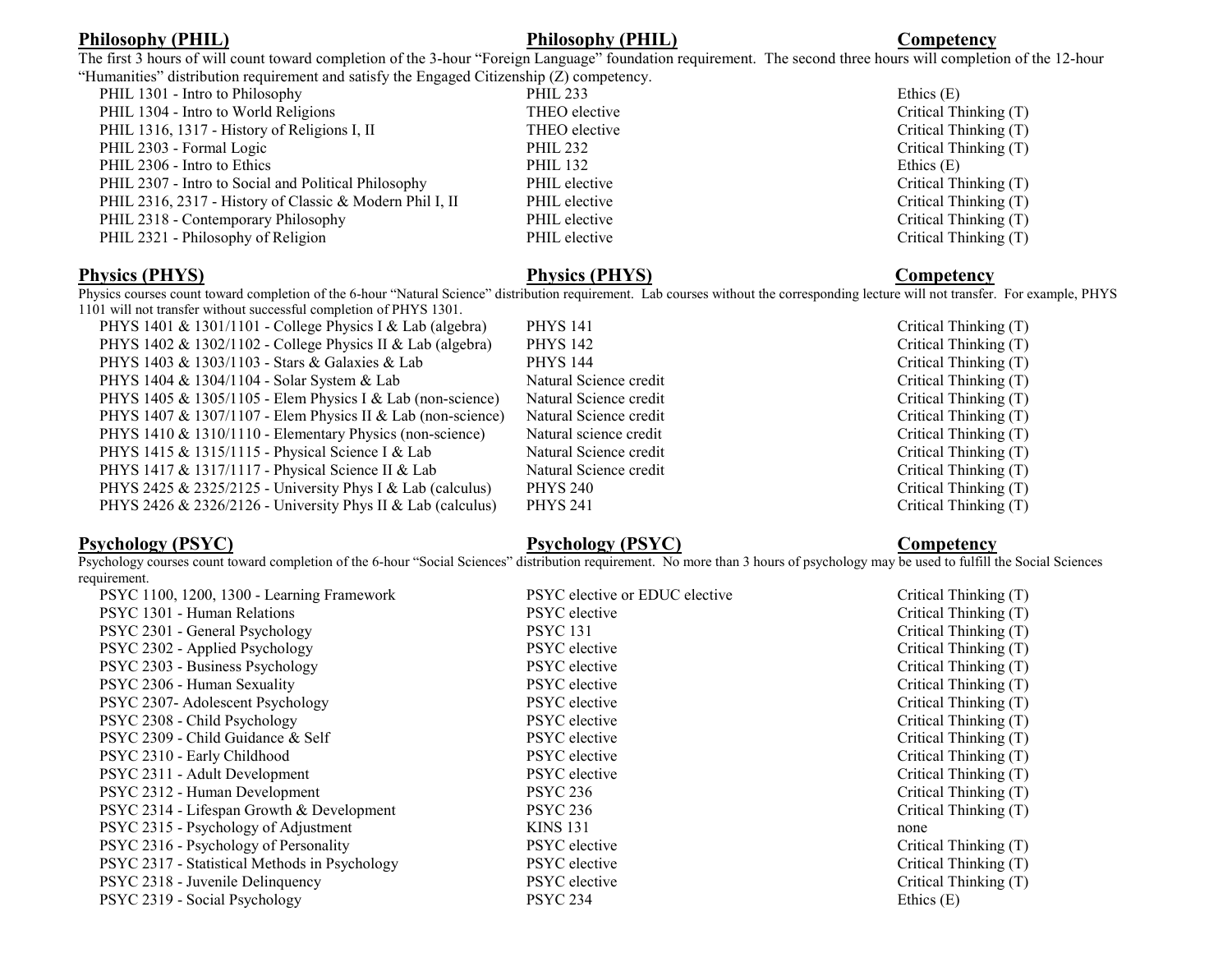| Portuguese Language (PORT)                                                                                                                                                                                                                                                | Portuguese                                       | Competency              |
|---------------------------------------------------------------------------------------------------------------------------------------------------------------------------------------------------------------------------------------------------------------------------|--------------------------------------------------|-------------------------|
| The first 3 hours of will count toward completion of the 3-hour "Foreign Language" foundation requirement. The second three hours will completion of the 12-hour                                                                                                          |                                                  |                         |
| "Humanities" distribution requirement and satisfy the Engaged Citizenship (Z) competency.                                                                                                                                                                                 |                                                  |                         |
| PORT 1411 - Beg Portuguese I                                                                                                                                                                                                                                              | <b>PORT 131</b>                                  | Engaged Citizenship (Z) |
| PORT 1412 - Beg Portuguese II                                                                                                                                                                                                                                             | <b>PORT 132</b>                                  | Engaged Citizenship (Z) |
| PORT 2311, 2312 - Intermediate Portuguese I, II                                                                                                                                                                                                                           | PORT 231, 232                                    | Engaged Citizenship (Z) |
| <b>Real Estate (REAL)</b><br>No courses under REAL are transferable to TLU.                                                                                                                                                                                               |                                                  |                         |
| <b>Russian Language (RUSS)</b>                                                                                                                                                                                                                                            | <b>Russian (RUSS)</b>                            | Competency              |
| The first 3 hours of Russian courses will count toward completion of the 3-hour "Modern Language" foundation requirement. The second three hours will meet the "Cultural Perspective &<br>Religion" distribution area and satisfy the Engaged Citizenship (Z) competency. |                                                  |                         |
| RUSS 1411- Beg Russian I                                                                                                                                                                                                                                                  | <b>RUSS 131</b>                                  | Engaged Citizenship (Z) |
| RUSS 1412 - Beg Russian II                                                                                                                                                                                                                                                | <b>RUSS 132</b>                                  | Engaged Citizenship (Z) |
| RUSS 2311, 2312 - Intermediate Russian I, II                                                                                                                                                                                                                              | RUSS 231, 232                                    | Engaged Citizenship (Z) |
| <b>Sign Language—American (SGNL)</b>                                                                                                                                                                                                                                      | <b>Sign Language (AMSL)</b>                      | Competency              |
| The first 3 hours of will count toward completion of the 3-hour "Foreign Language" foundation requirement. The second three hours will completion of the 12-hour                                                                                                          |                                                  |                         |
| "Humanities" distribution requirement and satisfy the Engaged Citizenship (Z) competency.                                                                                                                                                                                 |                                                  |                         |
| SGNL 1301 or 1401 - Beg Amer Sign Lang I                                                                                                                                                                                                                                  | Modern Language credit                           | Engaged Citizenship (Z) |
| SGNL 1302 or 1402 - Beg Amer Sign Lang II                                                                                                                                                                                                                                 | Modern Language credit<br>Modern Language credit | Engaged Citizenship (Z) |
| SGNL 2301, 2302 - Inter American Sign Lang I, II                                                                                                                                                                                                                          |                                                  | Engaged Citizenship (Z) |
| <b>Sociology (SOCI)</b>                                                                                                                                                                                                                                                   | <b>Sociology (SOCI)</b>                          | Competency              |
| Sociology courses count toward completion of the 6-hour "Social Sciences" dimension requirement. No more than 3 hours of sociology may be used to fulfill the Social Sciences dimension                                                                                   |                                                  |                         |
| requirement.                                                                                                                                                                                                                                                              |                                                  |                         |
| SOCI 1301 - Introductory Sociology                                                                                                                                                                                                                                        | <b>SOCI 130</b>                                  | Critical Thinking (T)   |
| SOCI 1306 - Social Problems                                                                                                                                                                                                                                               | SOCI elective                                    | Critical Thinking (T)   |
| SOCI 2301 - Marriage and the Family                                                                                                                                                                                                                                       | SOCI elective                                    | Critical Thinking (T)   |
| SOCI 2306 - Human Sexuality                                                                                                                                                                                                                                               | SOCI elective                                    | Critical Thinking (T)   |
| SOCI 2326 - Social Psychology                                                                                                                                                                                                                                             | <b>SOCI 274</b>                                  | Critical Thinking (T)   |
| SOCI 2336 - Criminology                                                                                                                                                                                                                                                   | SOCI 231A                                        | Critical Thinking (T)   |
| SOCI 2339 - Juvenile Delinquency                                                                                                                                                                                                                                          | SOCI elective                                    | Critical Thinking (T)   |
| SOCI 2340 - Drug Use & Abuse                                                                                                                                                                                                                                              | SOCI elective                                    | Critical Thinking (T)   |
| Social Work (SOCW)                                                                                                                                                                                                                                                        | <b>Social Work</b>                               | <b>Competency</b>       |
| Social Work courses transfer as elective credit and count toward completion of the 6-hour "Social Sciences" distribution requirement.                                                                                                                                     |                                                  |                         |
| SOCW 2361 - Intro to Social Work                                                                                                                                                                                                                                          | The Social Science Dimension credit              | Critical Thinking (T)   |
| SOCW 2362 - Social Welfare- Legislature, Programs, Services                                                                                                                                                                                                               | The Social Science Dimension credit              | Critical Thinking (T)   |
|                                                                                                                                                                                                                                                                           |                                                  |                         |

## **Spanish (SPAN) Spanish (SPAN) Competency**

The first 3 hours of will count toward completion of the 3-hour "Foreign Language" foundation requirement. The second three hours will completion of the 12-hour "Humanities" distribution requirement and satisfy the Engaged Citizenship  $(Z)$  competency.

| SPAN 1100, 1110, 1200, 1210, 1300 or 1310 - Beginning       |   |
|-------------------------------------------------------------|---|
| Conversational Spanish I, II                                | Ν |
| SPAN 1305 - Intensive Beginning Spanish                     | S |
| SPAN 1311, 1411 or 1511 - Beg Spanish I                     | S |
| SPAN 1312, 1412 or 1512 - Beg Spanish II                    | S |
| SPAN 2106, 2206 or 2306 - Intermediate Conversation Spanish | N |
| SPAN 2311, 2312 - Inter Spanish I, II                       | S |

Not transferable none none Not transferable  $\blacksquare$ 

# $SPAN 132$  Engaged Citizenship (Z)  $SPAN 131$  Engaged Citizenship  $(Z)$  $SPAN 132$  Engaged Citizenship  $(Z)$  $SPAN 231, 232$  Engaged Citizenship (Z)